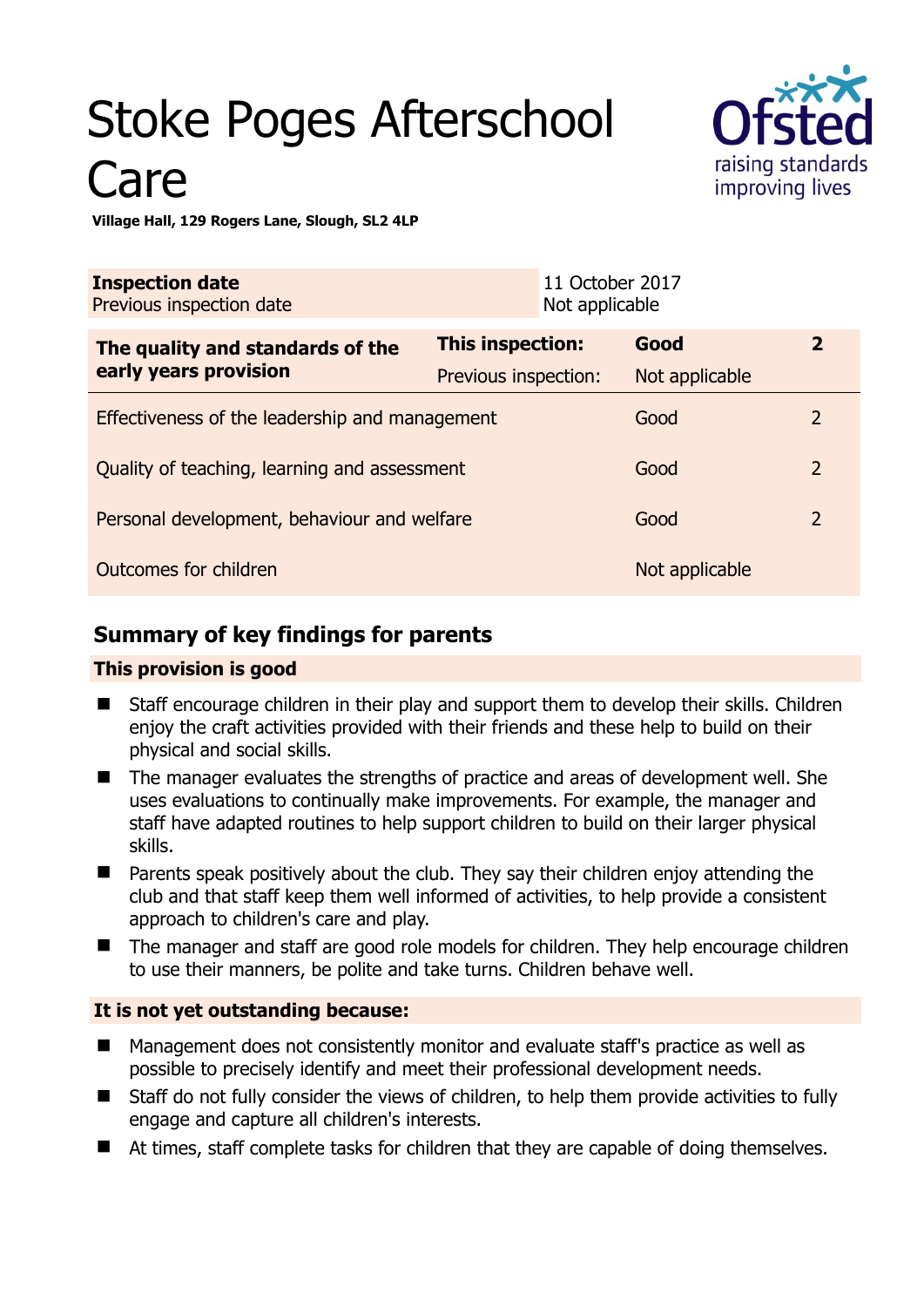## **What the setting needs to do to improve further**

## **To further improve the quality of the early years provision the provider should:**

- monitor and reflect more precisely on staff's existing good practice, to continue to identify where the provision and staff's skills can improve even further
- seek the views of children to help evaluate the suitability of the resources to fully engage and capture all children's interests
- make the most of all opportunities to allow children to manage tasks independently.

## **Inspection activities**

- The inspector had a tour of the premises and observed the children taking part in activities. She assessed the impact this has on experiences children have at the club.
- The inspector spoke with staff at convenient times during the inspection.
- The inspector carried out a joint observation with the manager.
- $\blacksquare$  The inspector held a meeting with the manager. She sampled a range of documentation, including staff's suitability checks.

# **Inspector**

Claire Boparai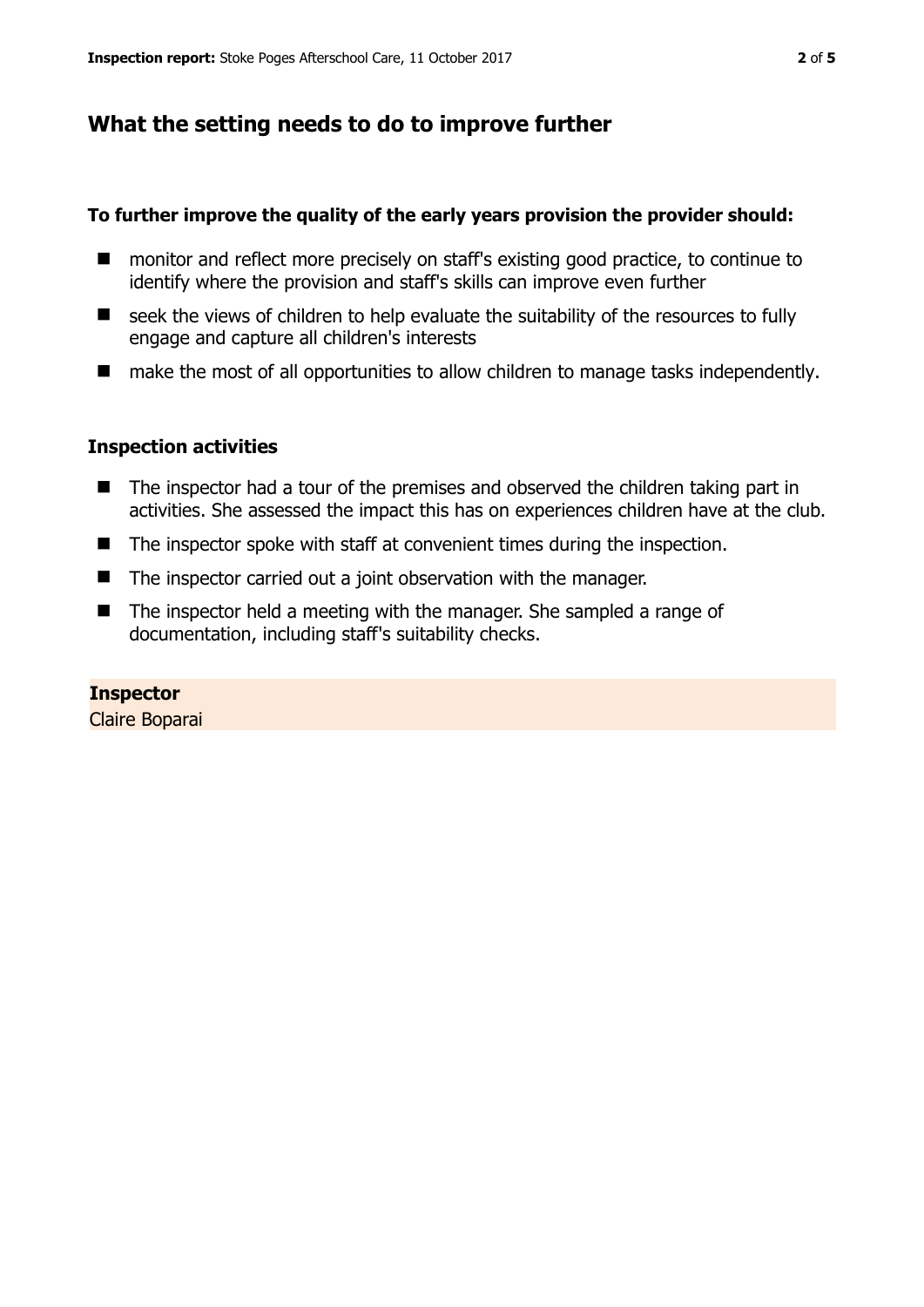# **Inspection findings**

## **Effectiveness of the leadership and management is good**

Safeguarding is effective. Staff have completed training and use this to help them understand how to protect children. They are aware of the procedures to follow if they have a concern about a child. For example, following training, they have increased their understanding of safeguarding matters, including how to protect children from extreme views. Staff supervise children well and deploy themselves effectively to help keep children safe from harm. Partnerships with parents are strong. Staff exchange information with parents daily, to enable them to be fully aware of the activities their children have completed. They form good links with staff at the schools children attend. This helps to provide children with consistency in their care.

## **Quality of teaching, learning and assessment is good**

Staff plan experiences that enable most children to become engrossed during play. For example, children enjoy creating pictures of their own faces for a display. They enjoy creating shapes with paper and using their imaginations as they make racing cars and kites. Older children support the younger ones well. For instance, they talk to the younger children about healthy food at snack time, helping to support children's awareness of healthy lifestyles further. Staff support children to build on their physical skills. For example, children enjoy creating pictures and use scissors to cut up paper. They then enjoy practising their writing as they write names for the dogs they have created. Staff and children help each other effectively to extend their knowledge of the world around them. For example, they confidently discuss different capital cities from around the world.

## **Personal development, behaviour and welfare are good**

Staff are friendly and relate well with children. They listen to children and value what they say. For example, they are interested to find out about the children's day at school. Staff interact well with the children, who form secure attachments with staff. This helps to support children's emotional well-being effectively. Staff encourage children to follow good hygiene routines. For example, children explain why they must wash their hands as they arrive at the club and before they eat. Teatime is a happy and social event when children talk with each other and staff, for example, about their school day and their favourite foods.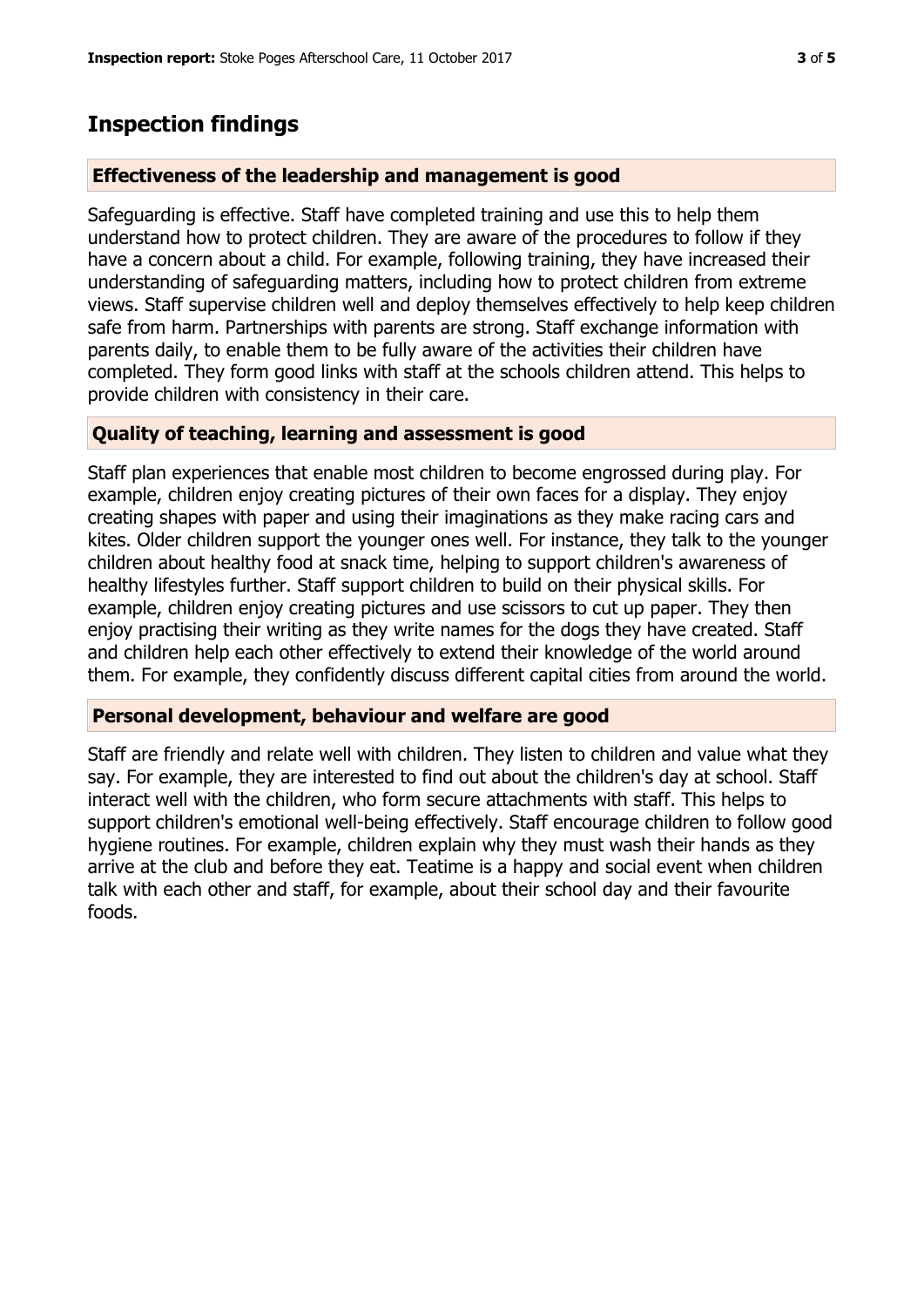## **Setting details**

| Unique reference number                             | EY491085                                                                             |  |
|-----------------------------------------------------|--------------------------------------------------------------------------------------|--|
| <b>Local authority</b>                              | Buckinghamshire                                                                      |  |
| <b>Inspection number</b>                            | 1018029                                                                              |  |
| <b>Type of provision</b>                            | Out of school provision                                                              |  |
| Day care type                                       | Childcare - Non-Domestic                                                             |  |
| <b>Registers</b>                                    | Early Years Register, Compulsory Childcare<br>Register, Voluntary Childcare Register |  |
| Age range of children                               | $4 - 10$                                                                             |  |
| <b>Total number of places</b>                       | 30                                                                                   |  |
| Number of children on roll                          | 40                                                                                   |  |
| <b>Name of registered person</b>                    | Lifeline Consultancy Limited                                                         |  |
| <b>Registered person unique</b><br>reference number | RP905827                                                                             |  |
| Date of previous inspection                         | Not applicable                                                                       |  |
| <b>Telephone number</b>                             | 01753 208708                                                                         |  |

Stoke Poges Afterschool Care registered in 2015 and operates from a village hall in Stoke Poges, near Slough, Berkshire. The after-school club cares for children between the hours of 3.30pm and 6pm from Monday to Friday, term time only. The club employs six members of childcare staff, two of whom hold relevant qualifications at level 3.

This inspection was carried out by Ofsted under sections 49 and 50 of the Childcare Act 2006 on the quality and standards of provision that is registered on the Early Years Register. The registered person must ensure that this provision complies with the statutory framework for children's learning, development and care, known as the early years foundation stage.

Any complaints about the inspection or the report should be made following the procedures set out in the guidance 'Complaints procedure: raising concerns and making complaints about Ofsted', which is available from Ofsted's website: www.gov.uk/government/organisations/ofsted. If you would like Ofsted to send you a copy of the guidance, please telephone 0300 123 4234, or email enquiries@ofsted.gov.uk.